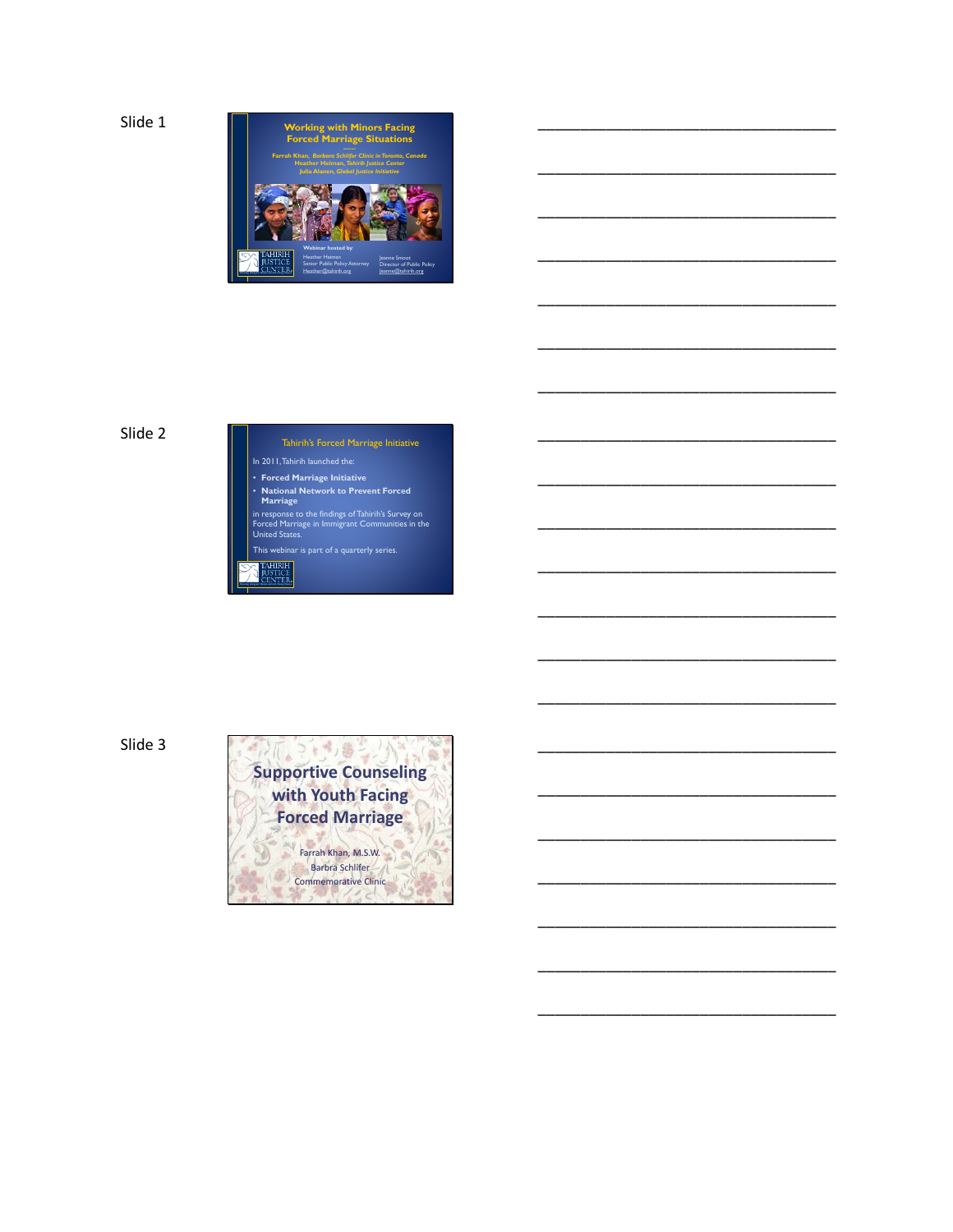

\_\_\_\_\_\_\_\_\_\_\_\_\_\_\_\_\_\_\_\_\_\_\_\_\_\_\_\_\_\_\_\_\_\_\_

\_\_\_\_\_\_\_\_\_\_\_\_\_\_\_\_\_\_\_\_\_\_\_\_\_\_\_\_\_\_\_\_\_\_\_

\_\_\_\_\_\_\_\_\_\_\_\_\_\_\_\_\_\_\_\_\_\_\_\_\_\_\_\_\_\_\_\_\_\_\_

\_\_\_\_\_\_\_\_\_\_\_\_\_\_\_\_\_\_\_\_\_\_\_\_\_\_\_\_\_\_\_\_\_\_\_

\_\_\_\_\_\_\_\_\_\_\_\_\_\_\_\_\_\_\_\_\_\_\_\_\_\_\_\_\_\_\_\_\_\_\_

\_\_\_\_\_\_\_\_\_\_\_\_\_\_\_\_\_\_\_\_\_\_\_\_\_\_\_\_\_\_\_\_\_\_\_

\_\_\_\_\_\_\_\_\_\_\_\_\_\_\_\_\_\_\_\_\_\_\_\_\_\_\_\_\_\_\_\_\_\_\_

\_\_\_\_\_\_\_\_\_\_\_\_\_\_\_\_\_\_\_\_\_\_\_\_\_\_\_\_\_\_\_\_\_\_\_

\_\_\_\_\_\_\_\_\_\_\_\_\_\_\_\_\_\_\_\_\_\_\_\_\_\_\_\_\_\_\_\_\_\_\_

\_\_\_\_\_\_\_\_\_\_\_\_\_\_\_\_\_\_\_\_\_\_\_\_\_\_\_\_\_\_\_\_\_\_\_

\_\_\_\_\_\_\_\_\_\_\_\_\_\_\_\_\_\_\_\_\_\_\_\_\_\_\_\_\_\_\_\_\_\_\_

\_\_\_\_\_\_\_\_\_\_\_\_\_\_\_\_\_\_\_\_\_\_\_\_\_\_\_\_\_\_\_\_\_\_\_

\_\_\_\_\_\_\_\_\_\_\_\_\_\_\_\_\_\_\_\_\_\_\_\_\_\_\_\_\_\_\_\_\_\_\_

\_\_\_\_\_\_\_\_\_\_\_\_\_\_\_\_\_\_\_\_\_\_\_\_\_\_\_\_\_\_\_\_\_\_\_

\_\_\_\_\_\_\_\_\_\_\_\_\_\_\_\_\_\_\_\_\_\_\_\_\_\_\_\_\_\_\_\_\_\_\_

\_\_\_\_\_\_\_\_\_\_\_\_\_\_\_\_\_\_\_\_\_\_\_\_\_\_\_\_\_\_\_\_\_\_\_

\_\_\_\_\_\_\_\_\_\_\_\_\_\_\_\_\_\_\_\_\_\_\_\_\_\_\_\_\_\_\_\_\_\_\_

\_\_\_\_\_\_\_\_\_\_\_\_\_\_\_\_\_\_\_\_\_\_\_\_\_\_\_\_\_\_\_\_\_\_\_

\_\_\_\_\_\_\_\_\_\_\_\_\_\_\_\_\_\_\_\_\_\_\_\_\_\_\_\_\_\_\_\_\_\_\_

\_\_\_\_\_\_\_\_\_\_\_\_\_\_\_\_\_\_\_\_\_\_\_\_\_\_\_\_\_\_\_\_\_\_\_

\_\_\_\_\_\_\_\_\_\_\_\_\_\_\_\_\_\_\_\_\_\_\_\_\_\_\_\_\_\_\_\_\_\_\_

## Slide 5



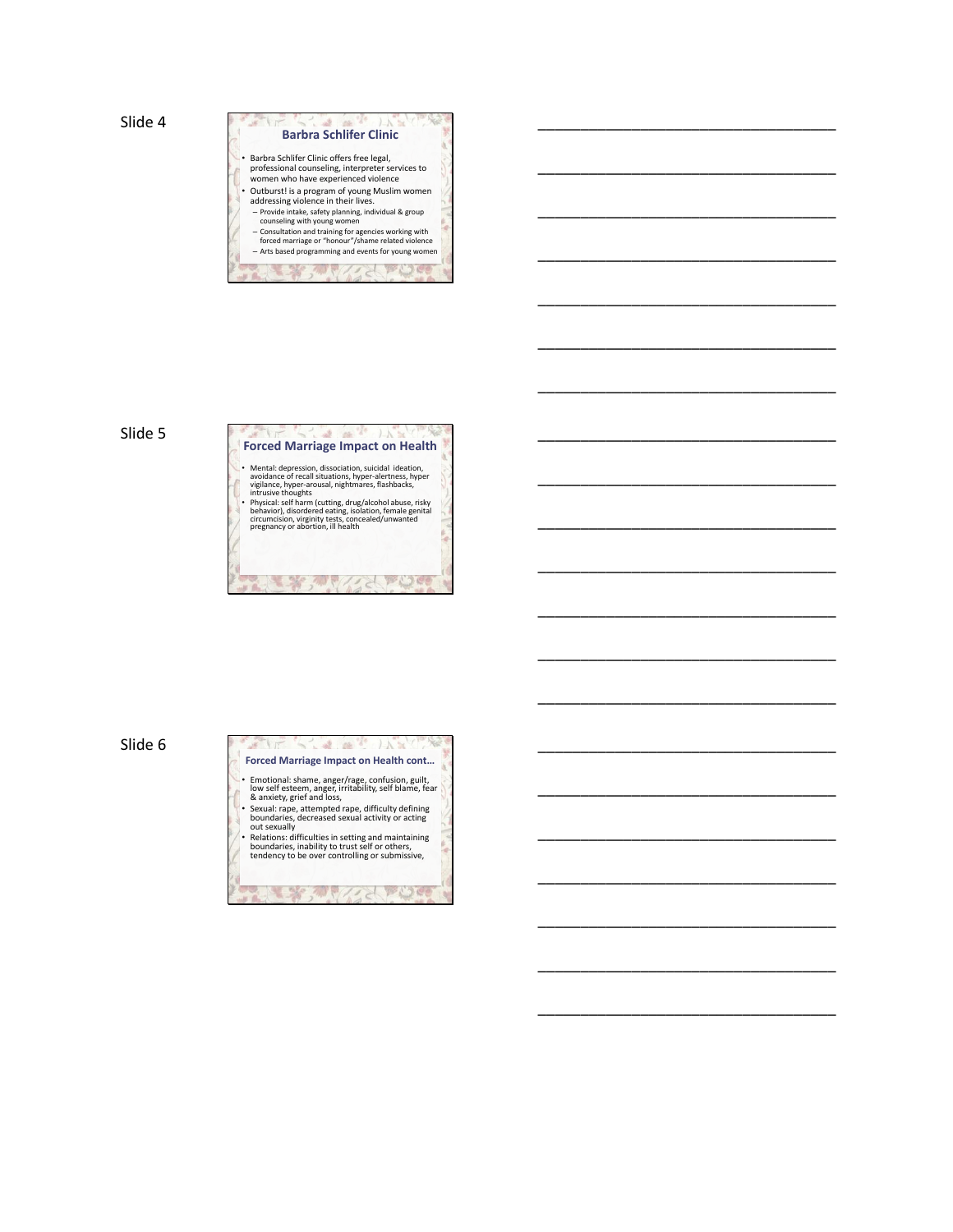Slide 7 **Discript** 

| <b>Disclosure</b>                                                                                                                                                                                                                                     |
|-------------------------------------------------------------------------------------------------------------------------------------------------------------------------------------------------------------------------------------------------------|
| If a person discloses: five things to say                                                                                                                                                                                                             |
| Thank you for telling me<br>I am here to listen and respect your choices<br>• I believe you<br>• It's not your fault<br>I'm going to support you to get help.<br>If you notice some warning signs: five things to discuss                             |
| Talk to them about what you see<br>Assure them you are concerned<br>Ask them how they are feeling<br>Let them know that you are available to talk about this<br>anytime within your own boundaries<br>• Ask them how they think you can be supportive |

\_\_\_\_\_\_\_\_\_\_\_\_\_\_\_\_\_\_\_\_\_\_\_\_\_\_\_\_\_\_\_\_\_\_\_

\_\_\_\_\_\_\_\_\_\_\_\_\_\_\_\_\_\_\_\_\_\_\_\_\_\_\_\_\_\_\_\_\_\_\_

\_\_\_\_\_\_\_\_\_\_\_\_\_\_\_\_\_\_\_\_\_\_\_\_\_\_\_\_\_\_\_\_\_\_\_

\_\_\_\_\_\_\_\_\_\_\_\_\_\_\_\_\_\_\_\_\_\_\_\_\_\_\_\_\_\_\_\_\_\_\_

\_\_\_\_\_\_\_\_\_\_\_\_\_\_\_\_\_\_\_\_\_\_\_\_\_\_\_\_\_\_\_\_\_\_\_

\_\_\_\_\_\_\_\_\_\_\_\_\_\_\_\_\_\_\_\_\_\_\_\_\_\_\_\_\_\_\_\_\_\_\_

\_\_\_\_\_\_\_\_\_\_\_\_\_\_\_\_\_\_\_\_\_\_\_\_\_\_\_\_\_\_\_\_\_\_\_

\_\_\_\_\_\_\_\_\_\_\_\_\_\_\_\_\_\_\_\_\_\_\_\_\_\_\_\_\_\_\_\_\_\_\_

\_\_\_\_\_\_\_\_\_\_\_\_\_\_\_\_\_\_\_\_\_\_\_\_\_\_\_\_\_\_\_\_\_\_\_

\_\_\_\_\_\_\_\_\_\_\_\_\_\_\_\_\_\_\_\_\_\_\_\_\_\_\_\_\_\_\_\_\_\_\_

\_\_\_\_\_\_\_\_\_\_\_\_\_\_\_\_\_\_\_\_\_\_\_\_\_\_\_\_\_\_\_\_\_\_\_

\_\_\_\_\_\_\_\_\_\_\_\_\_\_\_\_\_\_\_\_\_\_\_\_\_\_\_\_\_\_\_\_\_\_\_

\_\_\_\_\_\_\_\_\_\_\_\_\_\_\_\_\_\_\_\_\_\_\_\_\_\_\_\_\_\_\_\_\_\_\_

\_\_\_\_\_\_\_\_\_\_\_\_\_\_\_\_\_\_\_\_\_\_\_\_\_\_\_\_\_\_\_\_\_\_\_

\_\_\_\_\_\_\_\_\_\_\_\_\_\_\_\_\_\_\_\_\_\_\_\_\_\_\_\_\_\_\_\_\_\_\_

\_\_\_\_\_\_\_\_\_\_\_\_\_\_\_\_\_\_\_\_\_\_\_\_\_\_\_\_\_\_\_\_\_\_\_

\_\_\_\_\_\_\_\_\_\_\_\_\_\_\_\_\_\_\_\_\_\_\_\_\_\_\_\_\_\_\_\_\_\_\_

\_\_\_\_\_\_\_\_\_\_\_\_\_\_\_\_\_\_\_\_\_\_\_\_\_\_\_\_\_\_\_\_\_\_\_

\_\_\_\_\_\_\_\_\_\_\_\_\_\_\_\_\_\_\_\_\_\_\_\_\_\_\_\_\_\_\_\_\_\_\_

\_\_\_\_\_\_\_\_\_\_\_\_\_\_\_\_\_\_\_\_\_\_\_\_\_\_\_\_\_\_\_\_\_\_\_



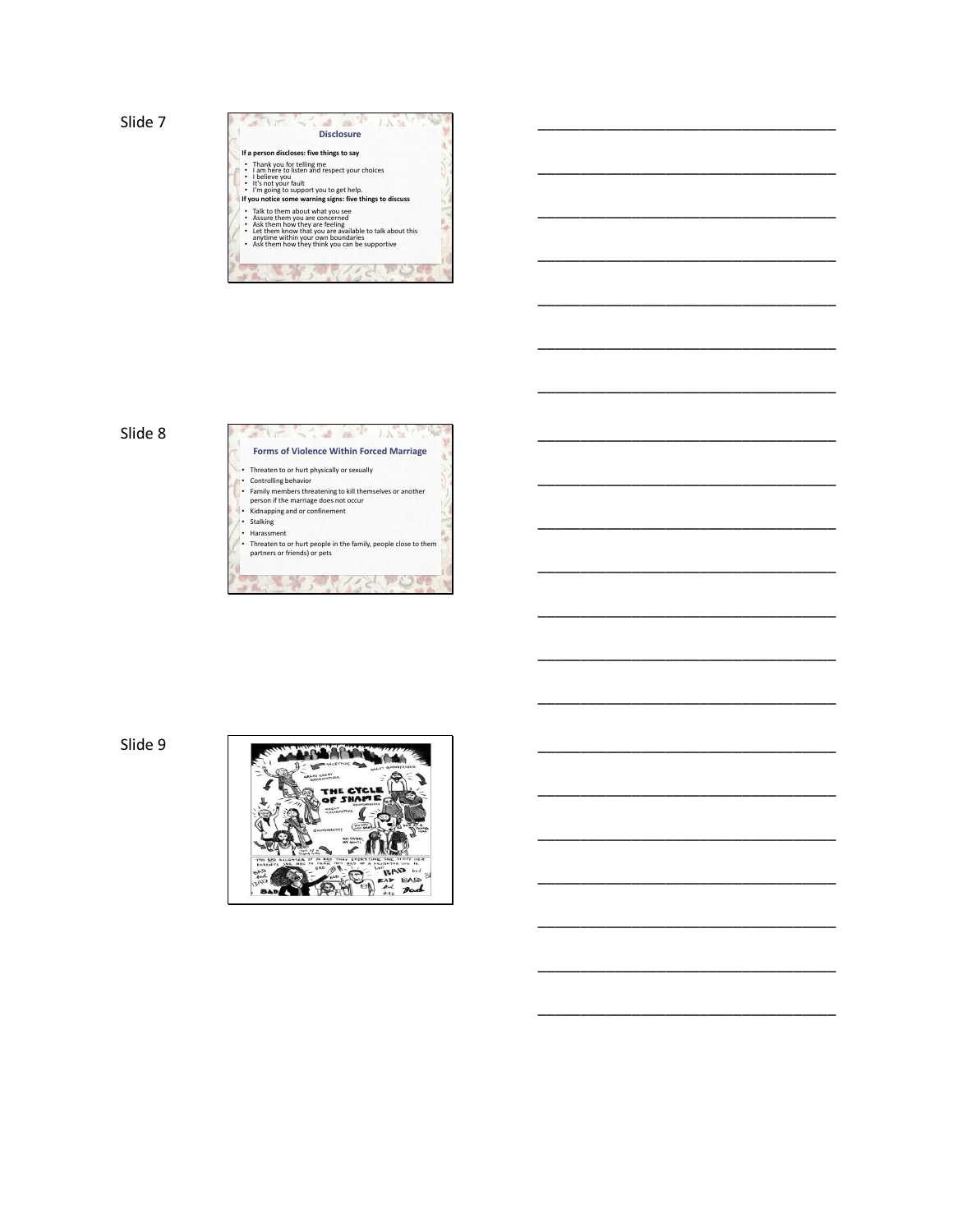| <b>Safety Planning</b>                                                                                                                        |
|-----------------------------------------------------------------------------------------------------------------------------------------------|
| • Outcome: what is their hope for a plan?<br>. Risk: how high do they see the risk? How high do<br>you see the risk? Do these match?          |
| · People: Who is involved? Who needs to be<br>involved? Police? Shelter? Legal services?<br>Health?                                           |
| · School: what needs to be in place in order for<br>school to be safer? Do they have to switch or<br>leave school? How does this affect them? |
| . Work: what safety plan needs to be put into<br>effect in order to keep them safe?                                                           |

\_\_\_\_\_\_\_\_\_\_\_\_\_\_\_\_\_\_\_\_\_\_\_\_\_\_\_\_\_\_\_\_\_\_\_

\_\_\_\_\_\_\_\_\_\_\_\_\_\_\_\_\_\_\_\_\_\_\_\_\_\_\_\_\_\_\_\_\_\_\_

\_\_\_\_\_\_\_\_\_\_\_\_\_\_\_\_\_\_\_\_\_\_\_\_\_\_\_\_\_\_\_\_\_\_\_

\_\_\_\_\_\_\_\_\_\_\_\_\_\_\_\_\_\_\_\_\_\_\_\_\_\_\_\_\_\_\_\_\_\_\_

\_\_\_\_\_\_\_\_\_\_\_\_\_\_\_\_\_\_\_\_\_\_\_\_\_\_\_\_\_\_\_\_\_\_\_

\_\_\_\_\_\_\_\_\_\_\_\_\_\_\_\_\_\_\_\_\_\_\_\_\_\_\_\_\_\_\_\_\_\_\_

\_\_\_\_\_\_\_\_\_\_\_\_\_\_\_\_\_\_\_\_\_\_\_\_\_\_\_\_\_\_\_\_\_\_\_

\_\_\_\_\_\_\_\_\_\_\_\_\_\_\_\_\_\_\_\_\_\_\_\_\_\_\_\_\_\_\_\_\_\_\_

\_\_\_\_\_\_\_\_\_\_\_\_\_\_\_\_\_\_\_\_\_\_\_\_\_\_\_\_\_\_\_\_\_\_\_

\_\_\_\_\_\_\_\_\_\_\_\_\_\_\_\_\_\_\_\_\_\_\_\_\_\_\_\_\_\_\_\_\_\_\_

\_\_\_\_\_\_\_\_\_\_\_\_\_\_\_\_\_\_\_\_\_\_\_\_\_\_\_\_\_\_\_\_\_\_\_

\_\_\_\_\_\_\_\_\_\_\_\_\_\_\_\_\_\_\_\_\_\_\_\_\_\_\_\_\_\_\_\_\_\_\_

\_\_\_\_\_\_\_\_\_\_\_\_\_\_\_\_\_\_\_\_\_\_\_\_\_\_\_\_\_\_\_\_\_\_\_

\_\_\_\_\_\_\_\_\_\_\_\_\_\_\_\_\_\_\_\_\_\_\_\_\_\_\_\_\_\_\_\_\_\_\_

\_\_\_\_\_\_\_\_\_\_\_\_\_\_\_\_\_\_\_\_\_\_\_\_\_\_\_\_\_\_\_\_\_\_\_

\_\_\_\_\_\_\_\_\_\_\_\_\_\_\_\_\_\_\_\_\_\_\_\_\_\_\_\_\_\_\_\_\_\_\_

\_\_\_\_\_\_\_\_\_\_\_\_\_\_\_\_\_\_\_\_\_\_\_\_\_\_\_\_\_\_\_\_\_\_\_

\_\_\_\_\_\_\_\_\_\_\_\_\_\_\_\_\_\_\_\_\_\_\_\_\_\_\_\_\_\_\_\_\_\_\_

\_\_\_\_\_\_\_\_\_\_\_\_\_\_\_\_\_\_\_\_\_\_\_\_\_\_\_\_\_\_\_\_\_\_\_

\_\_\_\_\_\_\_\_\_\_\_\_\_\_\_\_\_\_\_\_\_\_\_\_\_\_\_\_\_\_\_\_\_\_\_

\_\_\_\_\_\_\_\_\_\_\_\_\_\_\_\_\_\_\_\_\_\_\_\_\_\_\_\_\_\_\_\_\_\_\_

# Slide 11



 $\lambda$ 

- Changes: explore what adjustments would they makes to keep safe?
- Responsibility: Who is responsible for what? Client, counselor, police, shelter, others?

ANY CAPIDE **BLS** 

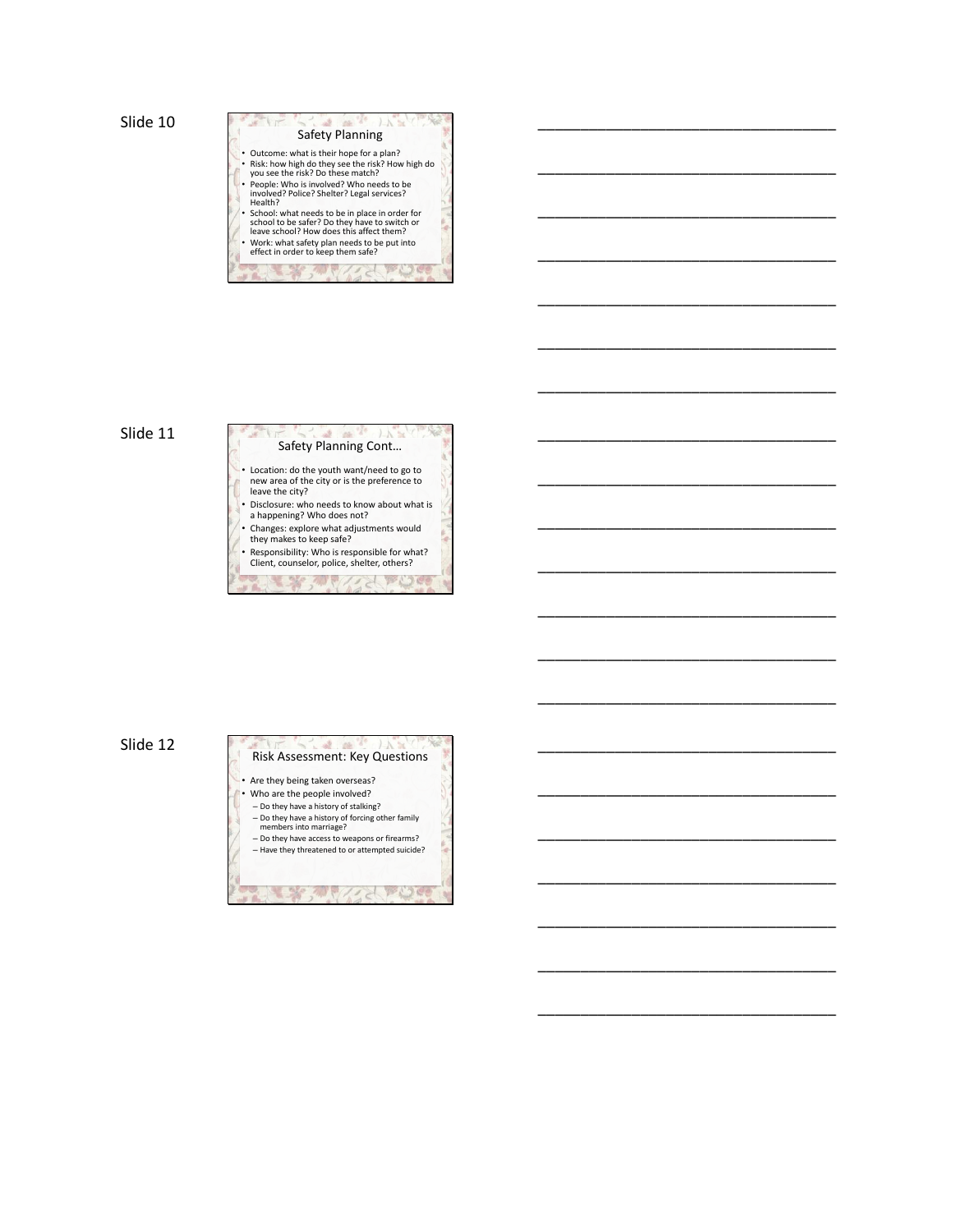$\rightarrow$ **AS** Risk Assessment: Key Questions cont… • Has anyone else in family experienced forced marriage? • Has the nature of violence and threats escalated? – Is this common? – Has this escalated in nature to their family members?

The Manufacturer

\_\_\_\_\_\_\_\_\_\_\_\_\_\_\_\_\_\_\_\_\_\_\_\_\_\_\_\_\_\_\_\_\_\_\_

\_\_\_\_\_\_\_\_\_\_\_\_\_\_\_\_\_\_\_\_\_\_\_\_\_\_\_\_\_\_\_\_\_\_\_

\_\_\_\_\_\_\_\_\_\_\_\_\_\_\_\_\_\_\_\_\_\_\_\_\_\_\_\_\_\_\_\_\_\_\_

\_\_\_\_\_\_\_\_\_\_\_\_\_\_\_\_\_\_\_\_\_\_\_\_\_\_\_\_\_\_\_\_\_\_\_

\_\_\_\_\_\_\_\_\_\_\_\_\_\_\_\_\_\_\_\_\_\_\_\_\_\_\_\_\_\_\_\_\_\_\_

\_\_\_\_\_\_\_\_\_\_\_\_\_\_\_\_\_\_\_\_\_\_\_\_\_\_\_\_\_\_\_\_\_\_\_

\_\_\_\_\_\_\_\_\_\_\_\_\_\_\_\_\_\_\_\_\_\_\_\_\_\_\_\_\_\_\_\_\_\_\_

\_\_\_\_\_\_\_\_\_\_\_\_\_\_\_\_\_\_\_\_\_\_\_\_\_\_\_\_\_\_\_\_\_\_\_

\_\_\_\_\_\_\_\_\_\_\_\_\_\_\_\_\_\_\_\_\_\_\_\_\_\_\_\_\_\_\_\_\_\_\_

\_\_\_\_\_\_\_\_\_\_\_\_\_\_\_\_\_\_\_\_\_\_\_\_\_\_\_\_\_\_\_\_\_\_\_

\_\_\_\_\_\_\_\_\_\_\_\_\_\_\_\_\_\_\_\_\_\_\_\_\_\_\_\_\_\_\_\_\_\_\_

\_\_\_\_\_\_\_\_\_\_\_\_\_\_\_\_\_\_\_\_\_\_\_\_\_\_\_\_\_\_\_\_\_\_\_

\_\_\_\_\_\_\_\_\_\_\_\_\_\_\_\_\_\_\_\_\_\_\_\_\_\_\_\_\_\_\_\_\_\_\_

\_\_\_\_\_\_\_\_\_\_\_\_\_\_\_\_\_\_\_\_\_\_\_\_\_\_\_\_\_\_\_\_\_\_\_

\_\_\_\_\_\_\_\_\_\_\_\_\_\_\_\_\_\_\_\_\_\_\_\_\_\_\_\_\_\_\_\_\_\_\_

\_\_\_\_\_\_\_\_\_\_\_\_\_\_\_\_\_\_\_\_\_\_\_\_\_\_\_\_\_\_\_\_\_\_\_

\_\_\_\_\_\_\_\_\_\_\_\_\_\_\_\_\_\_\_\_\_\_\_\_\_\_\_\_\_\_\_\_\_\_\_

\_\_\_\_\_\_\_\_\_\_\_\_\_\_\_\_\_\_\_\_\_\_\_\_\_\_\_\_\_\_\_\_\_\_\_

\_\_\_\_\_\_\_\_\_\_\_\_\_\_\_\_\_\_\_\_\_\_\_\_\_\_\_\_\_\_\_\_\_\_\_

\_\_\_\_\_\_\_\_\_\_\_\_\_\_\_\_\_\_\_\_\_\_\_\_\_\_\_\_\_\_\_\_\_\_\_

\_\_\_\_\_\_\_\_\_\_\_\_\_\_\_\_\_\_\_\_\_\_\_\_\_\_\_\_\_\_\_\_\_\_\_

# Slide 14



- Separating culture & religion from violence and patriarchy
- Being a part of a collective family while

ensuring own safety Sally College



Sam All Ande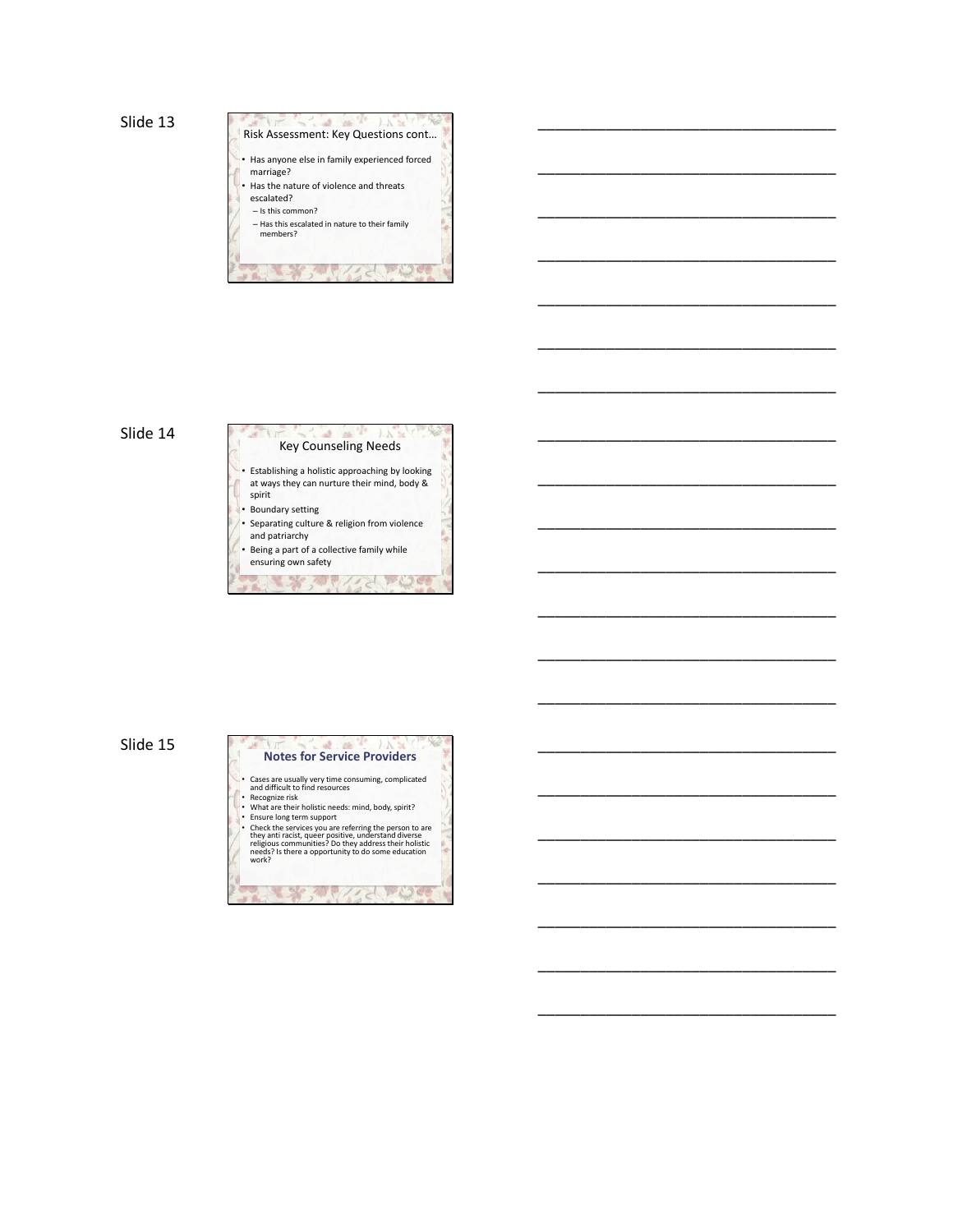| Access to     | <b>Key Resources</b>                                        |
|---------------|-------------------------------------------------------------|
|               | - Counseling (safety and stabilization)                     |
|               | - Case Manager (housing, life skills)                       |
|               | - Education                                                 |
| -             | Employment                                                  |
|               | - Social supports, peer groups, self empowerment activities |
|               |                                                             |
| Advocacy with |                                                             |
| - Legal       |                                                             |
| $-$ Police    |                                                             |
| - Justice     |                                                             |
|               | - Child Protection                                          |
|               | - Finances                                                  |
| - Shelter     |                                                             |
|               |                                                             |

\_\_\_\_\_\_\_\_\_\_\_\_\_\_\_\_\_\_\_\_\_\_\_\_\_\_\_\_\_\_\_\_\_\_\_

\_\_\_\_\_\_\_\_\_\_\_\_\_\_\_\_\_\_\_\_\_\_\_\_\_\_\_\_\_\_\_\_\_\_\_

\_\_\_\_\_\_\_\_\_\_\_\_\_\_\_\_\_\_\_\_\_\_\_\_\_\_\_\_\_\_\_\_\_\_\_

\_\_\_\_\_\_\_\_\_\_\_\_\_\_\_\_\_\_\_\_\_\_\_\_\_\_\_\_\_\_\_\_\_\_\_

\_\_\_\_\_\_\_\_\_\_\_\_\_\_\_\_\_\_\_\_\_\_\_\_\_\_\_\_\_\_\_\_\_\_\_

\_\_\_\_\_\_\_\_\_\_\_\_\_\_\_\_\_\_\_\_\_\_\_\_\_\_\_\_\_\_\_\_\_\_\_

\_\_\_\_\_\_\_\_\_\_\_\_\_\_\_\_\_\_\_\_\_\_\_\_\_\_\_\_\_\_\_\_\_\_\_

\_\_\_\_\_\_\_\_\_\_\_\_\_\_\_\_\_\_\_\_\_\_\_\_\_\_\_\_\_\_\_\_\_\_\_

\_\_\_\_\_\_\_\_\_\_\_\_\_\_\_\_\_\_\_\_\_\_\_\_\_\_\_\_\_\_\_\_\_\_\_

\_\_\_\_\_\_\_\_\_\_\_\_\_\_\_\_\_\_\_\_\_\_\_\_\_\_\_\_\_\_\_\_\_\_\_

\_\_\_\_\_\_\_\_\_\_\_\_\_\_\_\_\_\_\_\_\_\_\_\_\_\_\_\_\_\_\_\_\_\_\_

\_\_\_\_\_\_\_\_\_\_\_\_\_\_\_\_\_\_\_\_\_\_\_\_\_\_\_\_\_\_\_\_\_\_\_

\_\_\_\_\_\_\_\_\_\_\_\_\_\_\_\_\_\_\_\_\_\_\_\_\_\_\_\_\_\_\_\_\_\_\_

\_\_\_\_\_\_\_\_\_\_\_\_\_\_\_\_\_\_\_\_\_\_\_\_\_\_\_\_\_\_\_\_\_\_\_

\_\_\_\_\_\_\_\_\_\_\_\_\_\_\_\_\_\_\_\_\_\_\_\_\_\_\_\_\_\_\_\_\_\_\_

\_\_\_\_\_\_\_\_\_\_\_\_\_\_\_\_\_\_\_\_\_\_\_\_\_\_\_\_\_\_\_\_\_\_\_

\_\_\_\_\_\_\_\_\_\_\_\_\_\_\_\_\_\_\_\_\_\_\_\_\_\_\_\_\_\_\_\_\_\_\_

\_\_\_\_\_\_\_\_\_\_\_\_\_\_\_\_\_\_\_\_\_\_\_\_\_\_\_\_\_\_\_\_\_\_\_

\_\_\_\_\_\_\_\_\_\_\_\_\_\_\_\_\_\_\_\_\_\_\_\_\_\_\_\_\_\_\_\_\_\_\_

\_\_\_\_\_\_\_\_\_\_\_\_\_\_\_\_\_\_\_\_\_\_\_\_\_\_\_\_\_\_\_\_\_\_\_

\_\_\_\_\_\_\_\_\_\_\_\_\_\_\_\_\_\_\_\_\_\_\_\_\_\_\_\_\_\_\_\_\_\_\_

# Slide 17



 $-16$  $\sim$   $\lambda$ 

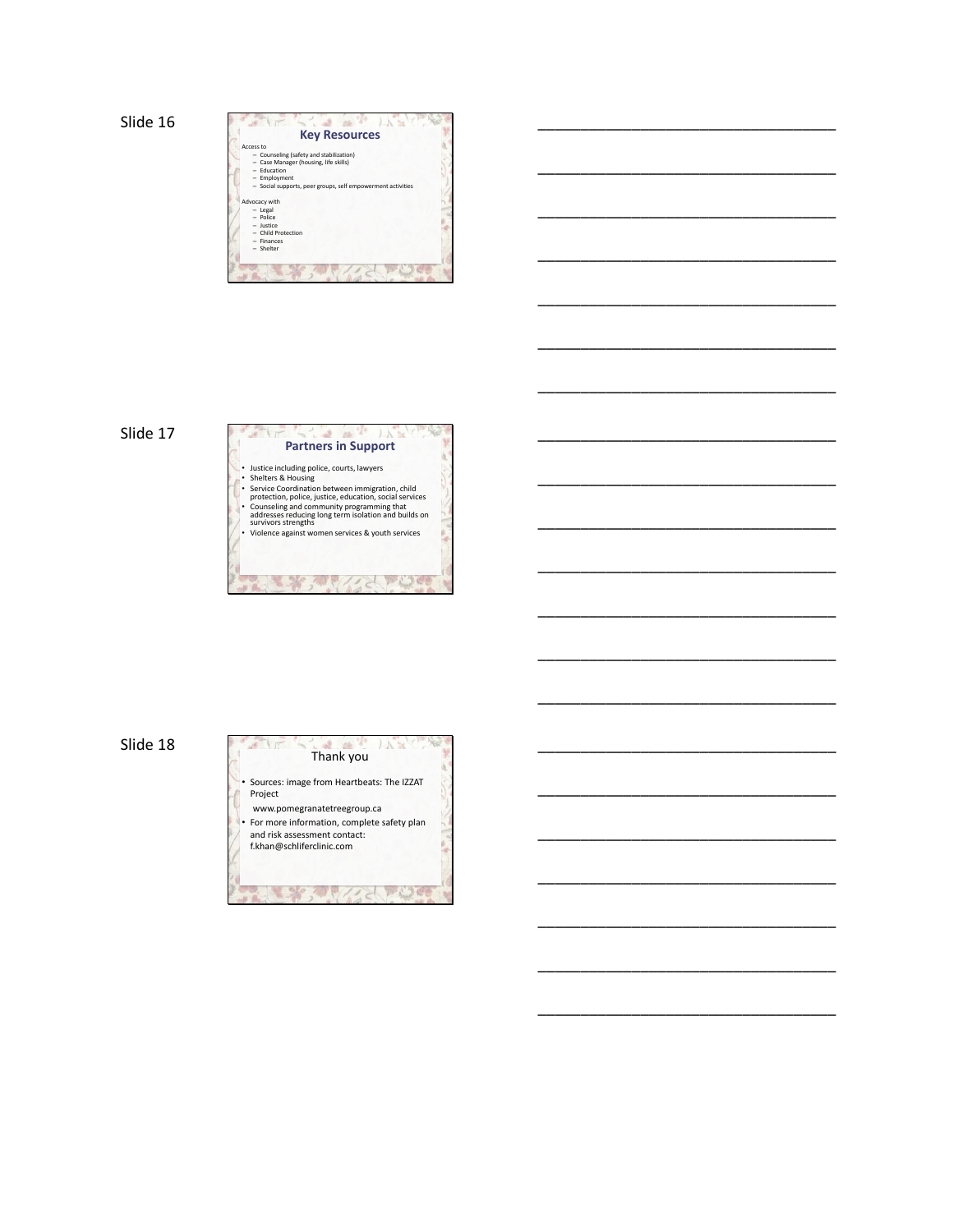**Part 1I: Legal Remedies for Minors in Forced Marriage Situations Heather Heiman** – Senior Public Policy Attorney, Tahirih Justice Center **Julia Alanen –** Director and Co-Founder, Global Justice Initiative

\_\_\_\_\_\_\_\_\_\_\_\_\_\_\_\_\_\_\_\_\_\_\_\_\_\_\_\_\_\_\_\_\_\_\_

\_\_\_\_\_\_\_\_\_\_\_\_\_\_\_\_\_\_\_\_\_\_\_\_\_\_\_\_\_\_\_\_\_\_\_

\_\_\_\_\_\_\_\_\_\_\_\_\_\_\_\_\_\_\_\_\_\_\_\_\_\_\_\_\_\_\_\_\_\_\_

\_\_\_\_\_\_\_\_\_\_\_\_\_\_\_\_\_\_\_\_\_\_\_\_\_\_\_\_\_\_\_\_\_\_\_

\_\_\_\_\_\_\_\_\_\_\_\_\_\_\_\_\_\_\_\_\_\_\_\_\_\_\_\_\_\_\_\_\_\_\_

\_\_\_\_\_\_\_\_\_\_\_\_\_\_\_\_\_\_\_\_\_\_\_\_\_\_\_\_\_\_\_\_\_\_\_

\_\_\_\_\_\_\_\_\_\_\_\_\_\_\_\_\_\_\_\_\_\_\_\_\_\_\_\_\_\_\_\_\_\_\_

\_\_\_\_\_\_\_\_\_\_\_\_\_\_\_\_\_\_\_\_\_\_\_\_\_\_\_\_\_\_\_\_\_\_\_

\_\_\_\_\_\_\_\_\_\_\_\_\_\_\_\_\_\_\_\_\_\_\_\_\_\_\_\_\_\_\_\_\_\_\_

\_\_\_\_\_\_\_\_\_\_\_\_\_\_\_\_\_\_\_\_\_\_\_\_\_\_\_\_\_\_\_\_\_\_\_

\_\_\_\_\_\_\_\_\_\_\_\_\_\_\_\_\_\_\_\_\_\_\_\_\_\_\_\_\_\_\_\_\_\_\_

\_\_\_\_\_\_\_\_\_\_\_\_\_\_\_\_\_\_\_\_\_\_\_\_\_\_\_\_\_\_\_\_\_\_\_

\_\_\_\_\_\_\_\_\_\_\_\_\_\_\_\_\_\_\_\_\_\_\_\_\_\_\_\_\_\_\_\_\_\_\_

\_\_\_\_\_\_\_\_\_\_\_\_\_\_\_\_\_\_\_\_\_\_\_\_\_\_\_\_\_\_\_\_\_\_\_

\_\_\_\_\_\_\_\_\_\_\_\_\_\_\_\_\_\_\_\_\_\_\_\_\_\_\_\_\_\_\_\_\_\_\_

\_\_\_\_\_\_\_\_\_\_\_\_\_\_\_\_\_\_\_\_\_\_\_\_\_\_\_\_\_\_\_\_\_\_\_

\_\_\_\_\_\_\_\_\_\_\_\_\_\_\_\_\_\_\_\_\_\_\_\_\_\_\_\_\_\_\_\_\_\_\_

\_\_\_\_\_\_\_\_\_\_\_\_\_\_\_\_\_\_\_\_\_\_\_\_\_\_\_\_\_\_\_\_\_\_\_

\_\_\_\_\_\_\_\_\_\_\_\_\_\_\_\_\_\_\_\_\_\_\_\_\_\_\_\_\_\_\_\_\_\_\_

\_\_\_\_\_\_\_\_\_\_\_\_\_\_\_\_\_\_\_\_\_\_\_\_\_\_\_\_\_\_\_\_\_\_\_

\_\_\_\_\_\_\_\_\_\_\_\_\_\_\_\_\_\_\_\_\_\_\_\_\_\_\_\_\_\_\_\_\_\_\_

*Protecting Immigrant Women and Girls Fleeing Violence*

Slide 20



Slide 21

State Marriage Laws

- Minimum age to lawfully marry is 18; however, most states have exceptions for minors based on: Parental Consent Judicial Consent Pregnancy
- 
- 

*In most states there are no mechanisms to assess minor's consent to marriage!*

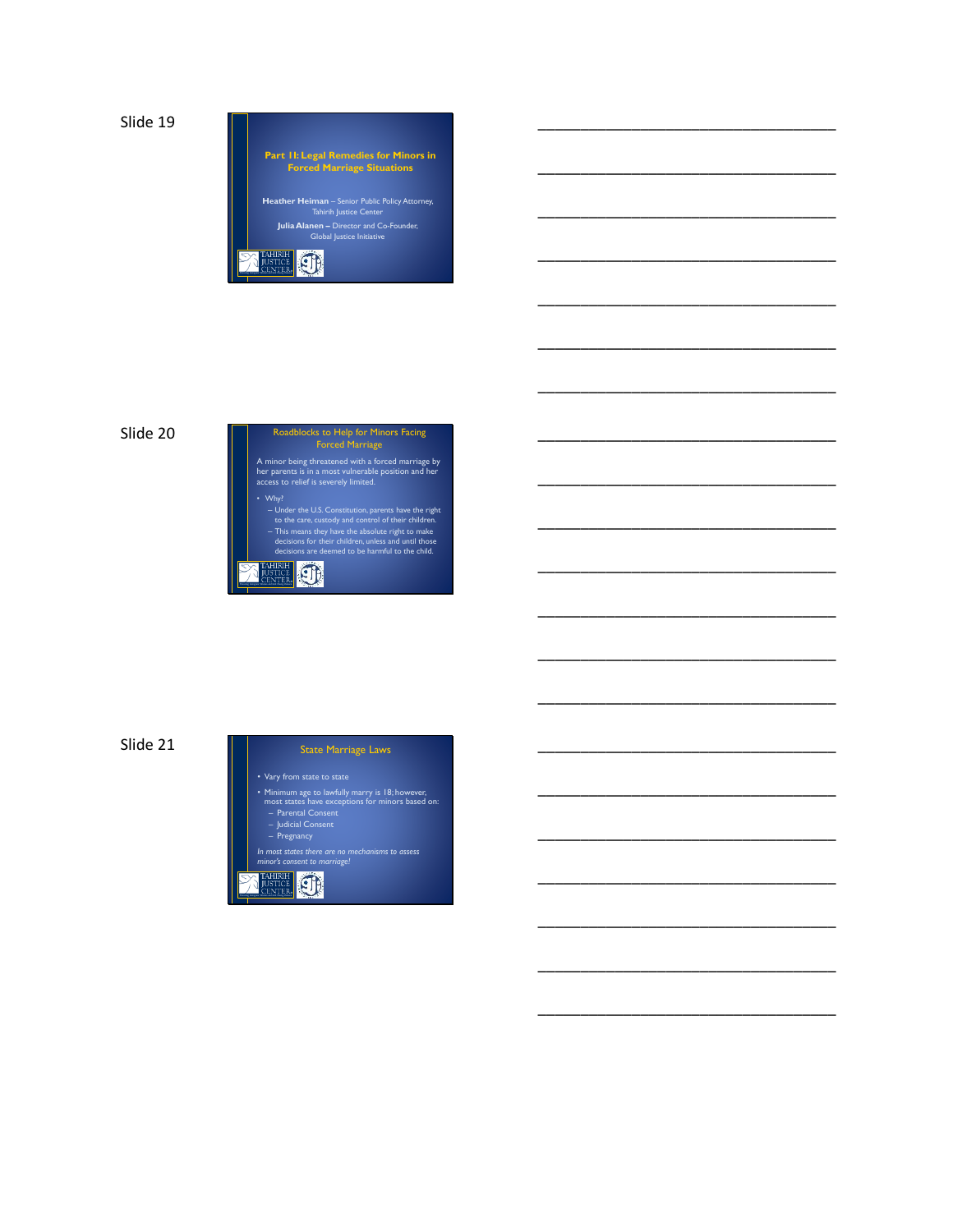

\_\_\_\_\_\_\_\_\_\_\_\_\_\_\_\_\_\_\_\_\_\_\_\_\_\_\_\_\_\_\_\_\_\_\_

\_\_\_\_\_\_\_\_\_\_\_\_\_\_\_\_\_\_\_\_\_\_\_\_\_\_\_\_\_\_\_\_\_\_\_

\_\_\_\_\_\_\_\_\_\_\_\_\_\_\_\_\_\_\_\_\_\_\_\_\_\_\_\_\_\_\_\_\_\_\_

\_\_\_\_\_\_\_\_\_\_\_\_\_\_\_\_\_\_\_\_\_\_\_\_\_\_\_\_\_\_\_\_\_\_\_

\_\_\_\_\_\_\_\_\_\_\_\_\_\_\_\_\_\_\_\_\_\_\_\_\_\_\_\_\_\_\_\_\_\_\_

\_\_\_\_\_\_\_\_\_\_\_\_\_\_\_\_\_\_\_\_\_\_\_\_\_\_\_\_\_\_\_\_\_\_\_

\_\_\_\_\_\_\_\_\_\_\_\_\_\_\_\_\_\_\_\_\_\_\_\_\_\_\_\_\_\_\_\_\_\_\_

\_\_\_\_\_\_\_\_\_\_\_\_\_\_\_\_\_\_\_\_\_\_\_\_\_\_\_\_\_\_\_\_\_\_\_

\_\_\_\_\_\_\_\_\_\_\_\_\_\_\_\_\_\_\_\_\_\_\_\_\_\_\_\_\_\_\_\_\_\_\_

\_\_\_\_\_\_\_\_\_\_\_\_\_\_\_\_\_\_\_\_\_\_\_\_\_\_\_\_\_\_\_\_\_\_\_

\_\_\_\_\_\_\_\_\_\_\_\_\_\_\_\_\_\_\_\_\_\_\_\_\_\_\_\_\_\_\_\_\_\_\_

\_\_\_\_\_\_\_\_\_\_\_\_\_\_\_\_\_\_\_\_\_\_\_\_\_\_\_\_\_\_\_\_\_\_\_

\_\_\_\_\_\_\_\_\_\_\_\_\_\_\_\_\_\_\_\_\_\_\_\_\_\_\_\_\_\_\_\_\_\_\_

\_\_\_\_\_\_\_\_\_\_\_\_\_\_\_\_\_\_\_\_\_\_\_\_\_\_\_\_\_\_\_\_\_\_\_

\_\_\_\_\_\_\_\_\_\_\_\_\_\_\_\_\_\_\_\_\_\_\_\_\_\_\_\_\_\_\_\_\_\_\_

\_\_\_\_\_\_\_\_\_\_\_\_\_\_\_\_\_\_\_\_\_\_\_\_\_\_\_\_\_\_\_\_\_\_\_

\_\_\_\_\_\_\_\_\_\_\_\_\_\_\_\_\_\_\_\_\_\_\_\_\_\_\_\_\_\_\_\_\_\_\_

\_\_\_\_\_\_\_\_\_\_\_\_\_\_\_\_\_\_\_\_\_\_\_\_\_\_\_\_\_\_\_\_\_\_\_

\_\_\_\_\_\_\_\_\_\_\_\_\_\_\_\_\_\_\_\_\_\_\_\_\_\_\_\_\_\_\_\_\_\_\_

\_\_\_\_\_\_\_\_\_\_\_\_\_\_\_\_\_\_\_\_\_\_\_\_\_\_\_\_\_\_\_\_\_\_\_

\_\_\_\_\_\_\_\_\_\_\_\_\_\_\_\_\_\_\_\_\_\_\_\_\_\_\_\_\_\_\_\_\_\_\_

# Slide 23

Protective Orders

• Also known as restraining order, civil protection order, or order of protection

• A civil order, signed by a judge, to prevent one person from committing certain acts (domestic violence/abuse) against another

• Protective Orders can include additional provisions as necessary to protect the victim

**AHIRIH CHE** 

# Slide 24

### Restraining/Protective Order

- Typically requires Respondent to stay 100+ yards away from Plaintiff's person, home, school, vehicle, workplace, etc.
- Typically prohibits all contact, including direct contact, phone, Email, text messages, contact via third parties, etc.
- Can contain forced-marriage prevention

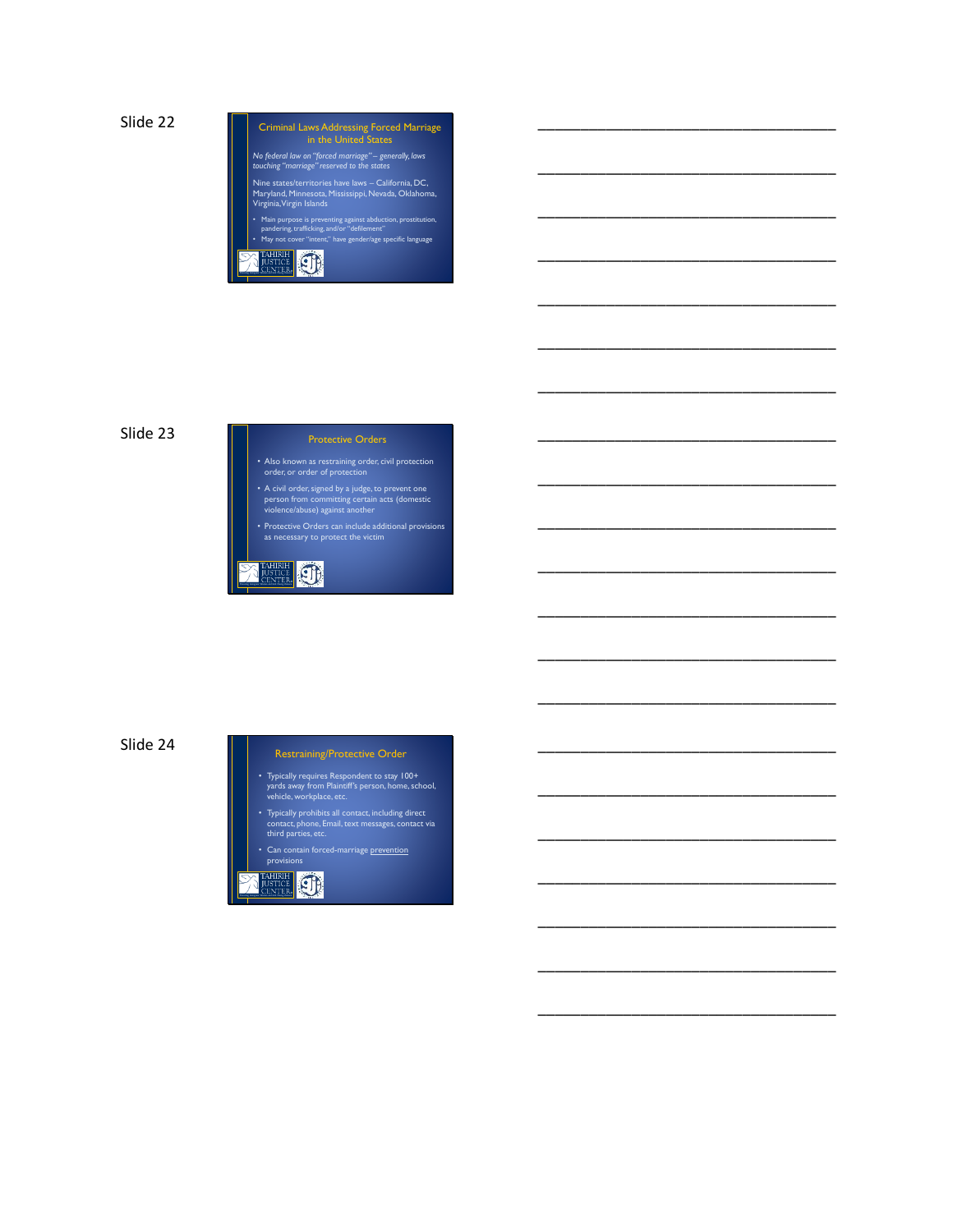What does a Protection Order do?

\_\_\_\_\_\_\_\_\_\_\_\_\_\_\_\_\_\_\_\_\_\_\_\_\_\_\_\_\_\_\_\_\_\_\_

\_\_\_\_\_\_\_\_\_\_\_\_\_\_\_\_\_\_\_\_\_\_\_\_\_\_\_\_\_\_\_\_\_\_\_

\_\_\_\_\_\_\_\_\_\_\_\_\_\_\_\_\_\_\_\_\_\_\_\_\_\_\_\_\_\_\_\_\_\_\_

\_\_\_\_\_\_\_\_\_\_\_\_\_\_\_\_\_\_\_\_\_\_\_\_\_\_\_\_\_\_\_\_\_\_\_

\_\_\_\_\_\_\_\_\_\_\_\_\_\_\_\_\_\_\_\_\_\_\_\_\_\_\_\_\_\_\_\_\_\_\_

\_\_\_\_\_\_\_\_\_\_\_\_\_\_\_\_\_\_\_\_\_\_\_\_\_\_\_\_\_\_\_\_\_\_\_

\_\_\_\_\_\_\_\_\_\_\_\_\_\_\_\_\_\_\_\_\_\_\_\_\_\_\_\_\_\_\_\_\_\_\_

\_\_\_\_\_\_\_\_\_\_\_\_\_\_\_\_\_\_\_\_\_\_\_\_\_\_\_\_\_\_\_\_\_\_\_

\_\_\_\_\_\_\_\_\_\_\_\_\_\_\_\_\_\_\_\_\_\_\_\_\_\_\_\_\_\_\_\_\_\_\_

\_\_\_\_\_\_\_\_\_\_\_\_\_\_\_\_\_\_\_\_\_\_\_\_\_\_\_\_\_\_\_\_\_\_\_

\_\_\_\_\_\_\_\_\_\_\_\_\_\_\_\_\_\_\_\_\_\_\_\_\_\_\_\_\_\_\_\_\_\_\_

\_\_\_\_\_\_\_\_\_\_\_\_\_\_\_\_\_\_\_\_\_\_\_\_\_\_\_\_\_\_\_\_\_\_\_

\_\_\_\_\_\_\_\_\_\_\_\_\_\_\_\_\_\_\_\_\_\_\_\_\_\_\_\_\_\_\_\_\_\_\_

\_\_\_\_\_\_\_\_\_\_\_\_\_\_\_\_\_\_\_\_\_\_\_\_\_\_\_\_\_\_\_\_\_\_\_

\_\_\_\_\_\_\_\_\_\_\_\_\_\_\_\_\_\_\_\_\_\_\_\_\_\_\_\_\_\_\_\_\_\_\_

\_\_\_\_\_\_\_\_\_\_\_\_\_\_\_\_\_\_\_\_\_\_\_\_\_\_\_\_\_\_\_\_\_\_\_

\_\_\_\_\_\_\_\_\_\_\_\_\_\_\_\_\_\_\_\_\_\_\_\_\_\_\_\_\_\_\_\_\_\_\_

\_\_\_\_\_\_\_\_\_\_\_\_\_\_\_\_\_\_\_\_\_\_\_\_\_\_\_\_\_\_\_\_\_\_\_

\_\_\_\_\_\_\_\_\_\_\_\_\_\_\_\_\_\_\_\_\_\_\_\_\_\_\_\_\_\_\_\_\_\_\_

\_\_\_\_\_\_\_\_\_\_\_\_\_\_\_\_\_\_\_\_\_\_\_\_\_\_\_\_\_\_\_\_\_\_\_

\_\_\_\_\_\_\_\_\_\_\_\_\_\_\_\_\_\_\_\_\_\_\_\_\_\_\_\_\_\_\_\_\_\_\_

- Prohibits any acts of threat or violence against the<br>
Victim and family members<br>
Prohibits offender from possessing, buying or<br>
Can prohibit any contact between the victim and<br>
Grander
- 
- Can give victim exclusive use of a home or vehicle Can include any other relief necessary to protect the victim
- **PROTECTION IN THE ANDREW COMPANY**

# Slide 26

| How can a Protection Order help Minors<br><b>Facing Forced Marriage?</b>             |
|--------------------------------------------------------------------------------------|
| • Can provide the security and safe environment needed to<br>resist/leave a marriage |
| • Can help prevent the victim from being taken abroad for a<br>marriage:             |
| $\triangleright$ The Court can hold the victim's passport                            |
| > The Court can restrict minor's travel or require prior<br>court authorization      |
| Can protect victim from threatened harm/honor violence                               |
| Can protect against family members learning victim's new<br>٠<br>location            |
|                                                                                      |

Slide 27



• For Family/Domestic Abuse protective orders, victim likely has qualifying relationship to perpetrator, but order may not extend/apply to all perpetrators • No extraterritoriality; no coverage of siblings

**PROTECTION AND READ IN**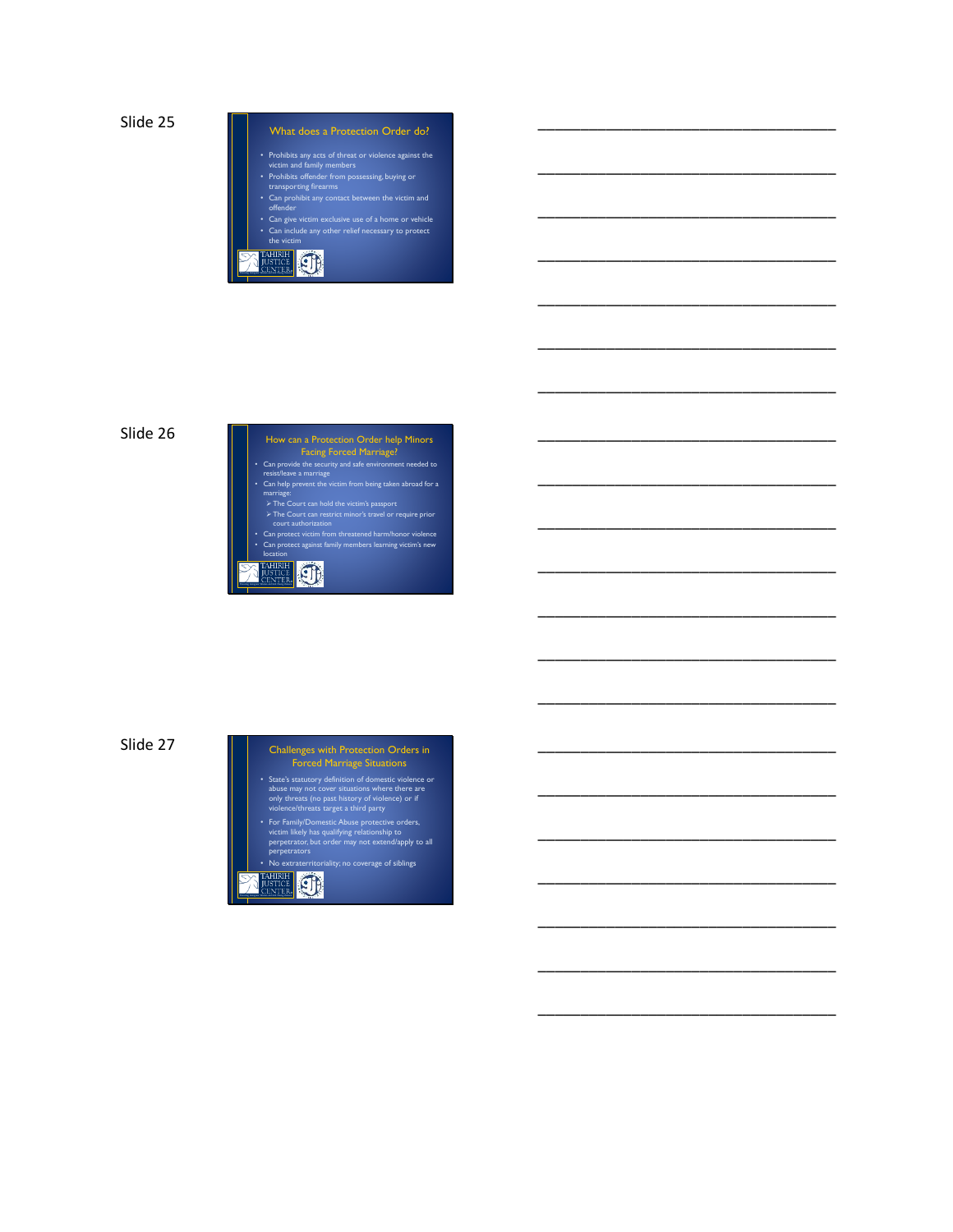# Accessing Protection Orders

• Technically minors may seek the same remedies as adults – including protective orders.

\_\_\_\_\_\_\_\_\_\_\_\_\_\_\_\_\_\_\_\_\_\_\_\_\_\_\_\_\_\_\_\_\_\_\_

\_\_\_\_\_\_\_\_\_\_\_\_\_\_\_\_\_\_\_\_\_\_\_\_\_\_\_\_\_\_\_\_\_\_\_

\_\_\_\_\_\_\_\_\_\_\_\_\_\_\_\_\_\_\_\_\_\_\_\_\_\_\_\_\_\_\_\_\_\_\_

\_\_\_\_\_\_\_\_\_\_\_\_\_\_\_\_\_\_\_\_\_\_\_\_\_\_\_\_\_\_\_\_\_\_\_

\_\_\_\_\_\_\_\_\_\_\_\_\_\_\_\_\_\_\_\_\_\_\_\_\_\_\_\_\_\_\_\_\_\_\_

\_\_\_\_\_\_\_\_\_\_\_\_\_\_\_\_\_\_\_\_\_\_\_\_\_\_\_\_\_\_\_\_\_\_\_

\_\_\_\_\_\_\_\_\_\_\_\_\_\_\_\_\_\_\_\_\_\_\_\_\_\_\_\_\_\_\_\_\_\_\_

\_\_\_\_\_\_\_\_\_\_\_\_\_\_\_\_\_\_\_\_\_\_\_\_\_\_\_\_\_\_\_\_\_\_\_

\_\_\_\_\_\_\_\_\_\_\_\_\_\_\_\_\_\_\_\_\_\_\_\_\_\_\_\_\_\_\_\_\_\_\_

\_\_\_\_\_\_\_\_\_\_\_\_\_\_\_\_\_\_\_\_\_\_\_\_\_\_\_\_\_\_\_\_\_\_\_

\_\_\_\_\_\_\_\_\_\_\_\_\_\_\_\_\_\_\_\_\_\_\_\_\_\_\_\_\_\_\_\_\_\_\_

\_\_\_\_\_\_\_\_\_\_\_\_\_\_\_\_\_\_\_\_\_\_\_\_\_\_\_\_\_\_\_\_\_\_\_

\_\_\_\_\_\_\_\_\_\_\_\_\_\_\_\_\_\_\_\_\_\_\_\_\_\_\_\_\_\_\_\_\_\_\_

\_\_\_\_\_\_\_\_\_\_\_\_\_\_\_\_\_\_\_\_\_\_\_\_\_\_\_\_\_\_\_\_\_\_\_

\_\_\_\_\_\_\_\_\_\_\_\_\_\_\_\_\_\_\_\_\_\_\_\_\_\_\_\_\_\_\_\_\_\_\_

\_\_\_\_\_\_\_\_\_\_\_\_\_\_\_\_\_\_\_\_\_\_\_\_\_\_\_\_\_\_\_\_\_\_\_

\_\_\_\_\_\_\_\_\_\_\_\_\_\_\_\_\_\_\_\_\_\_\_\_\_\_\_\_\_\_\_\_\_\_\_

\_\_\_\_\_\_\_\_\_\_\_\_\_\_\_\_\_\_\_\_\_\_\_\_\_\_\_\_\_\_\_\_\_\_\_

\_\_\_\_\_\_\_\_\_\_\_\_\_\_\_\_\_\_\_\_\_\_\_\_\_\_\_\_\_\_\_\_\_\_\_

\_\_\_\_\_\_\_\_\_\_\_\_\_\_\_\_\_\_\_\_\_\_\_\_\_\_\_\_\_\_\_\_\_\_\_

\_\_\_\_\_\_\_\_\_\_\_\_\_\_\_\_\_\_\_\_\_\_\_\_\_\_\_\_\_\_\_\_\_\_\_

- Minors may also seek assistance through the juvenile court system, including: Filing Petitions alleging Abuse and Neglect by their parents
- Filing Petitions for Child in Need of Services or Supervision
- *PROTECTION IMMEDIATE*

Slide 29

# **PROTECTION INTERPRETENT** Legal Challenges For Minors • Lack of capacity to enter into a lawyer/client<br>relationship or standing to bring suit:<br>The minor may not be able to bring herself – may need<br>a guardian or next friend<br>• Lack of knowledge of rights/protections<br>• Law enfor protection: – Narrow definitions of abuse, neglect, CHINS • Lack of evidence of threat of force or marriage

Slide 30

### Case Example

"Jada" a 16-year-old American girl faced a forced<br>marriage to her second cousin overseas. The<br>marriage was arranged by her parents and despite her<br>repeatedly telling them she did not want to marry her<br>cousin, her parents i

For two years Jada reached out to people at her high school, who were unsure what they could do to help. Eventually Jada's family started taking concrete steps towards planning the wedding.

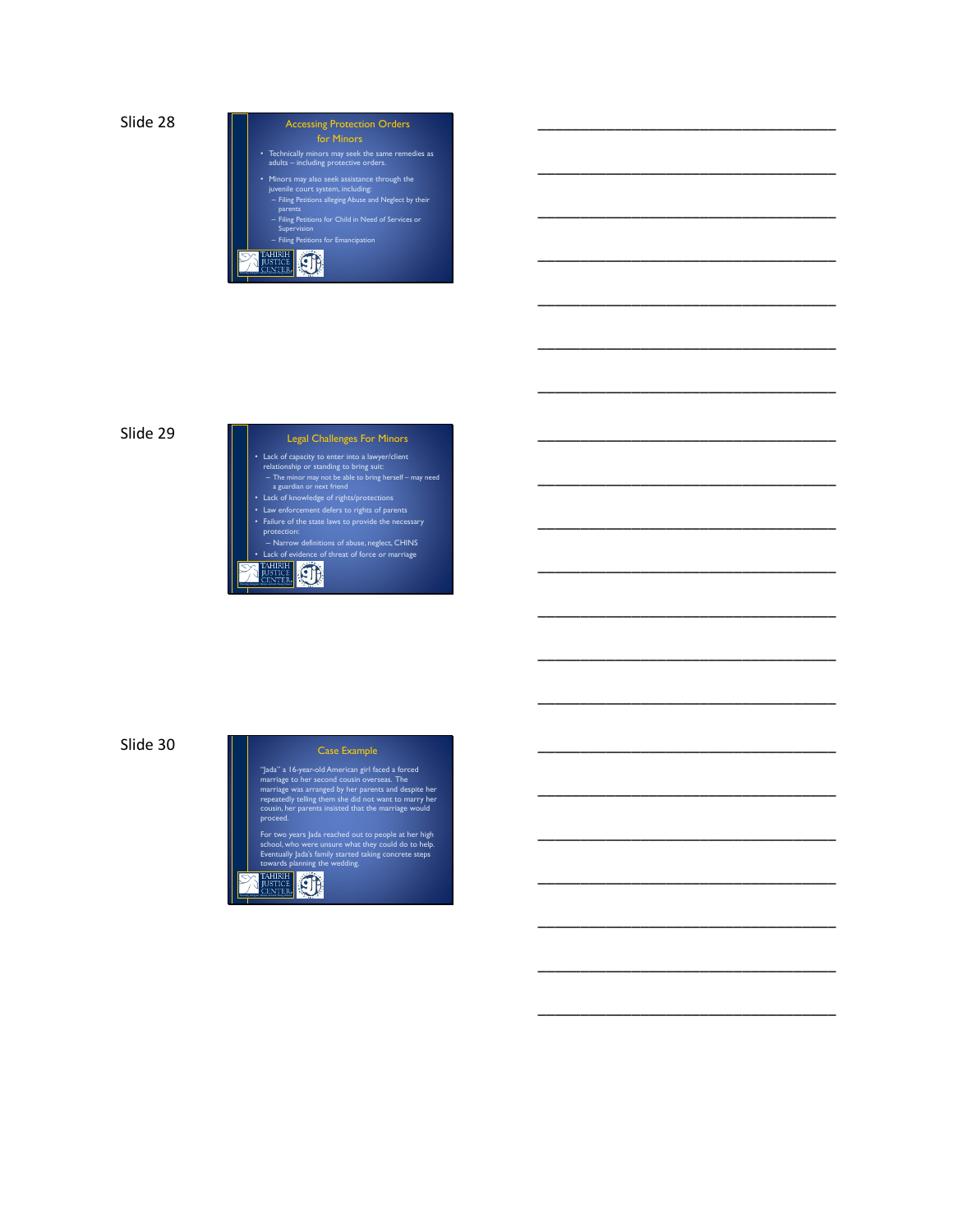• What did we do? – Met with the girl – securing a private space where she could speak freely about the threat of the marriage and harms/risks she was facing \_\_\_\_\_\_\_\_\_\_\_\_\_\_\_\_\_\_\_\_\_\_\_\_\_\_\_\_\_\_\_\_\_\_\_

\_\_\_\_\_\_\_\_\_\_\_\_\_\_\_\_\_\_\_\_\_\_\_\_\_\_\_\_\_\_\_\_\_\_\_

\_\_\_\_\_\_\_\_\_\_\_\_\_\_\_\_\_\_\_\_\_\_\_\_\_\_\_\_\_\_\_\_\_\_\_

\_\_\_\_\_\_\_\_\_\_\_\_\_\_\_\_\_\_\_\_\_\_\_\_\_\_\_\_\_\_\_\_\_\_\_

\_\_\_\_\_\_\_\_\_\_\_\_\_\_\_\_\_\_\_\_\_\_\_\_\_\_\_\_\_\_\_\_\_\_\_

\_\_\_\_\_\_\_\_\_\_\_\_\_\_\_\_\_\_\_\_\_\_\_\_\_\_\_\_\_\_\_\_\_\_\_

\_\_\_\_\_\_\_\_\_\_\_\_\_\_\_\_\_\_\_\_\_\_\_\_\_\_\_\_\_\_\_\_\_\_\_

\_\_\_\_\_\_\_\_\_\_\_\_\_\_\_\_\_\_\_\_\_\_\_\_\_\_\_\_\_\_\_\_\_\_\_

\_\_\_\_\_\_\_\_\_\_\_\_\_\_\_\_\_\_\_\_\_\_\_\_\_\_\_\_\_\_\_\_\_\_\_

\_\_\_\_\_\_\_\_\_\_\_\_\_\_\_\_\_\_\_\_\_\_\_\_\_\_\_\_\_\_\_\_\_\_\_

\_\_\_\_\_\_\_\_\_\_\_\_\_\_\_\_\_\_\_\_\_\_\_\_\_\_\_\_\_\_\_\_\_\_\_

\_\_\_\_\_\_\_\_\_\_\_\_\_\_\_\_\_\_\_\_\_\_\_\_\_\_\_\_\_\_\_\_\_\_\_

\_\_\_\_\_\_\_\_\_\_\_\_\_\_\_\_\_\_\_\_\_\_\_\_\_\_\_\_\_\_\_\_\_\_\_

\_\_\_\_\_\_\_\_\_\_\_\_\_\_\_\_\_\_\_\_\_\_\_\_\_\_\_\_\_\_\_\_\_\_\_

\_\_\_\_\_\_\_\_\_\_\_\_\_\_\_\_\_\_\_\_\_\_\_\_\_\_\_\_\_\_\_\_\_\_\_

\_\_\_\_\_\_\_\_\_\_\_\_\_\_\_\_\_\_\_\_\_\_\_\_\_\_\_\_\_\_\_\_\_\_\_

\_\_\_\_\_\_\_\_\_\_\_\_\_\_\_\_\_\_\_\_\_\_\_\_\_\_\_\_\_\_\_\_\_\_\_

\_\_\_\_\_\_\_\_\_\_\_\_\_\_\_\_\_\_\_\_\_\_\_\_\_\_\_\_\_\_\_\_\_\_\_

\_\_\_\_\_\_\_\_\_\_\_\_\_\_\_\_\_\_\_\_\_\_\_\_\_\_\_\_\_\_\_\_\_\_\_

\_\_\_\_\_\_\_\_\_\_\_\_\_\_\_\_\_\_\_\_\_\_\_\_\_\_\_\_\_\_\_\_\_\_\_

\_\_\_\_\_\_\_\_\_\_\_\_\_\_\_\_\_\_\_\_\_\_\_\_\_\_\_\_\_\_\_\_\_\_\_

- 
- *Protecting Immigrant Women and Girls Fleeing Violence* – Explored housing options and discussed pros/cons, along with all legal and non-legal options available, and the risks associated with each choice

# Slide 32

# Legal Actions

– After learning that CPS was unable to open an investigation, we filed a Petition on behalf Jada, through a next friend, alleging Abuse and Neglect by Jada's parents

– At the same time, we filed a Motion for a Preliminary Protective Order within our Petition alleging Abuse and Neglect



Slide 33

### What Happened?

- Initially, we obtained the Preliminary Protective Order for Jada and she was put into the custody of her next friend and a *guardian ad litem (GAL)* was appointed for her.
- Ultimately, the court entered an order finding Jada to<br>be a Child in Need of Services and continued the<br>Protective Order (which included travel restrictions,<br>and continued monitoring by the court, amongst<br>other protecti

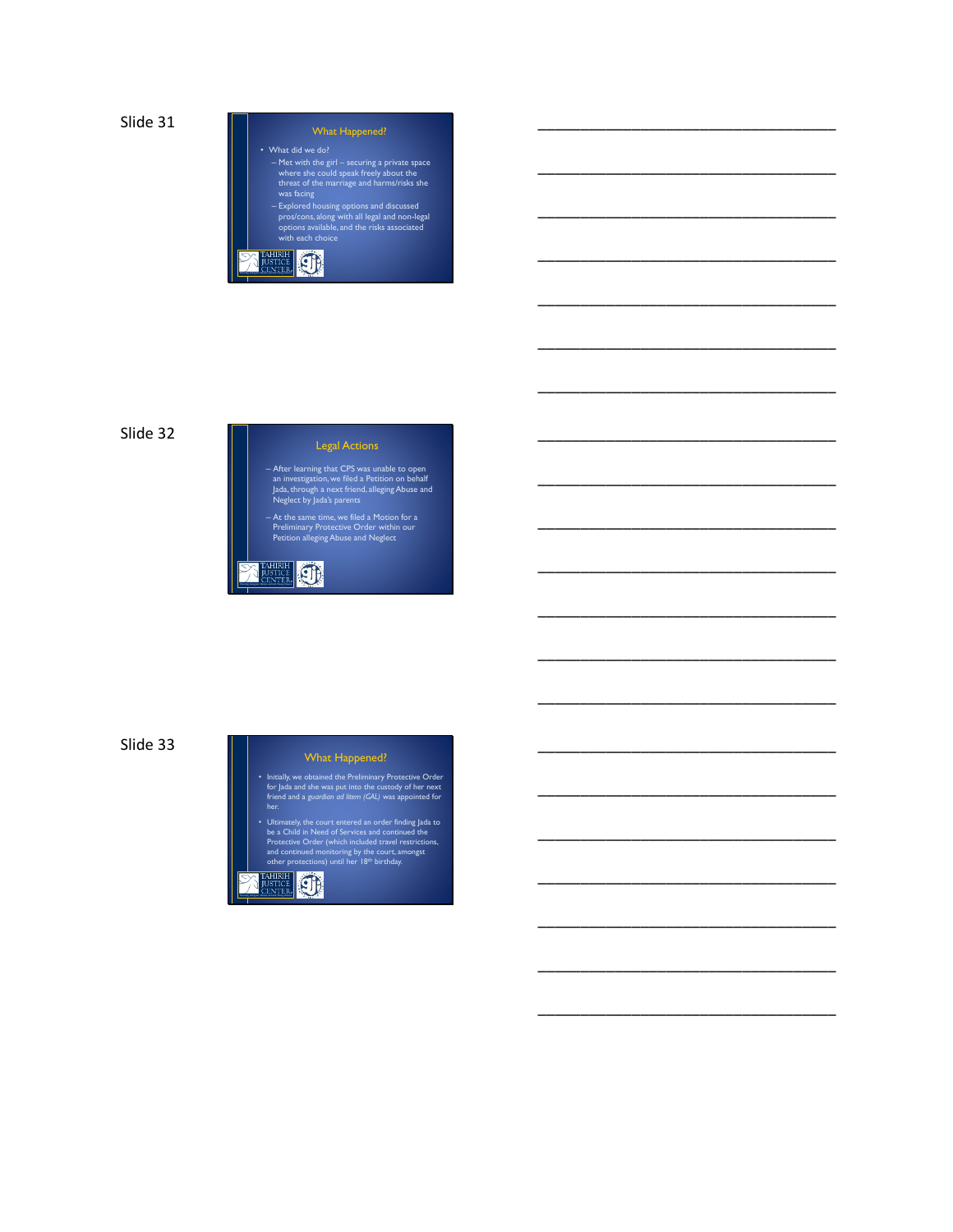

\_\_\_\_\_\_\_\_\_\_\_\_\_\_\_\_\_\_\_\_\_\_\_\_\_\_\_\_\_\_\_\_\_\_\_

\_\_\_\_\_\_\_\_\_\_\_\_\_\_\_\_\_\_\_\_\_\_\_\_\_\_\_\_\_\_\_\_\_\_\_

\_\_\_\_\_\_\_\_\_\_\_\_\_\_\_\_\_\_\_\_\_\_\_\_\_\_\_\_\_\_\_\_\_\_\_

\_\_\_\_\_\_\_\_\_\_\_\_\_\_\_\_\_\_\_\_\_\_\_\_\_\_\_\_\_\_\_\_\_\_\_

\_\_\_\_\_\_\_\_\_\_\_\_\_\_\_\_\_\_\_\_\_\_\_\_\_\_\_\_\_\_\_\_\_\_\_

\_\_\_\_\_\_\_\_\_\_\_\_\_\_\_\_\_\_\_\_\_\_\_\_\_\_\_\_\_\_\_\_\_\_\_

\_\_\_\_\_\_\_\_\_\_\_\_\_\_\_\_\_\_\_\_\_\_\_\_\_\_\_\_\_\_\_\_\_\_\_

\_\_\_\_\_\_\_\_\_\_\_\_\_\_\_\_\_\_\_\_\_\_\_\_\_\_\_\_\_\_\_\_\_\_\_

\_\_\_\_\_\_\_\_\_\_\_\_\_\_\_\_\_\_\_\_\_\_\_\_\_\_\_\_\_\_\_\_\_\_\_

\_\_\_\_\_\_\_\_\_\_\_\_\_\_\_\_\_\_\_\_\_\_\_\_\_\_\_\_\_\_\_\_\_\_\_

\_\_\_\_\_\_\_\_\_\_\_\_\_\_\_\_\_\_\_\_\_\_\_\_\_\_\_\_\_\_\_\_\_\_\_

\_\_\_\_\_\_\_\_\_\_\_\_\_\_\_\_\_\_\_\_\_\_\_\_\_\_\_\_\_\_\_\_\_\_\_

\_\_\_\_\_\_\_\_\_\_\_\_\_\_\_\_\_\_\_\_\_\_\_\_\_\_\_\_\_\_\_\_\_\_\_

\_\_\_\_\_\_\_\_\_\_\_\_\_\_\_\_\_\_\_\_\_\_\_\_\_\_\_\_\_\_\_\_\_\_\_

\_\_\_\_\_\_\_\_\_\_\_\_\_\_\_\_\_\_\_\_\_\_\_\_\_\_\_\_\_\_\_\_\_\_\_

\_\_\_\_\_\_\_\_\_\_\_\_\_\_\_\_\_\_\_\_\_\_\_\_\_\_\_\_\_\_\_\_\_\_\_

\_\_\_\_\_\_\_\_\_\_\_\_\_\_\_\_\_\_\_\_\_\_\_\_\_\_\_\_\_\_\_\_\_\_\_

\_\_\_\_\_\_\_\_\_\_\_\_\_\_\_\_\_\_\_\_\_\_\_\_\_\_\_\_\_\_\_\_\_\_\_

\_\_\_\_\_\_\_\_\_\_\_\_\_\_\_\_\_\_\_\_\_\_\_\_\_\_\_\_\_\_\_\_\_\_\_

\_\_\_\_\_\_\_\_\_\_\_\_\_\_\_\_\_\_\_\_\_\_\_\_\_\_\_\_\_\_\_\_\_\_\_

\_\_\_\_\_\_\_\_\_\_\_\_\_\_\_\_\_\_\_\_\_\_\_\_\_\_\_\_\_\_\_\_\_\_\_

# Slide 35



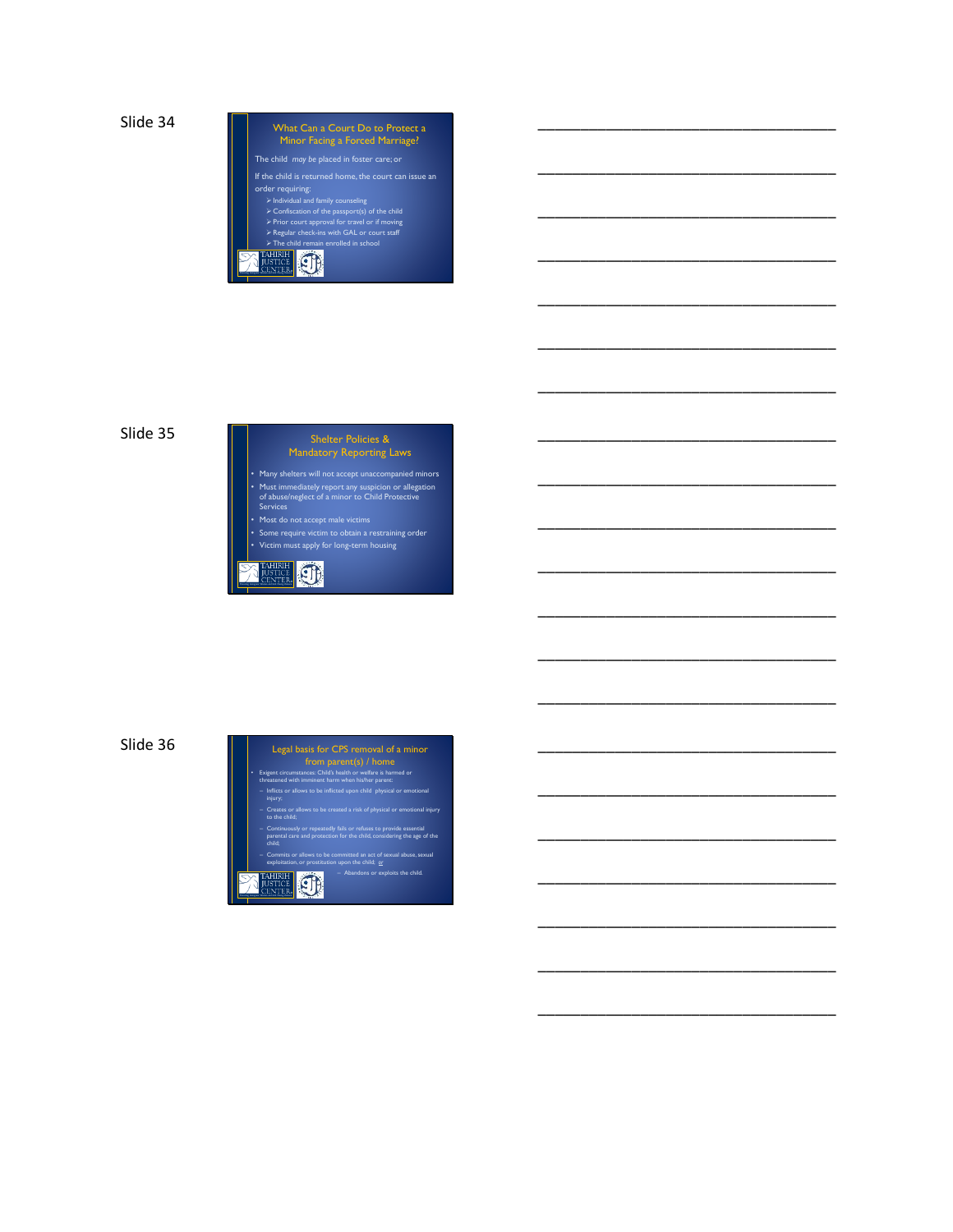

\_\_\_\_\_\_\_\_\_\_\_\_\_\_\_\_\_\_\_\_\_\_\_\_\_\_\_\_\_\_\_\_\_\_\_

\_\_\_\_\_\_\_\_\_\_\_\_\_\_\_\_\_\_\_\_\_\_\_\_\_\_\_\_\_\_\_\_\_\_\_

\_\_\_\_\_\_\_\_\_\_\_\_\_\_\_\_\_\_\_\_\_\_\_\_\_\_\_\_\_\_\_\_\_\_\_

\_\_\_\_\_\_\_\_\_\_\_\_\_\_\_\_\_\_\_\_\_\_\_\_\_\_\_\_\_\_\_\_\_\_\_

\_\_\_\_\_\_\_\_\_\_\_\_\_\_\_\_\_\_\_\_\_\_\_\_\_\_\_\_\_\_\_\_\_\_\_

\_\_\_\_\_\_\_\_\_\_\_\_\_\_\_\_\_\_\_\_\_\_\_\_\_\_\_\_\_\_\_\_\_\_\_

\_\_\_\_\_\_\_\_\_\_\_\_\_\_\_\_\_\_\_\_\_\_\_\_\_\_\_\_\_\_\_\_\_\_\_

\_\_\_\_\_\_\_\_\_\_\_\_\_\_\_\_\_\_\_\_\_\_\_\_\_\_\_\_\_\_\_\_\_\_\_

\_\_\_\_\_\_\_\_\_\_\_\_\_\_\_\_\_\_\_\_\_\_\_\_\_\_\_\_\_\_\_\_\_\_\_

\_\_\_\_\_\_\_\_\_\_\_\_\_\_\_\_\_\_\_\_\_\_\_\_\_\_\_\_\_\_\_\_\_\_\_

\_\_\_\_\_\_\_\_\_\_\_\_\_\_\_\_\_\_\_\_\_\_\_\_\_\_\_\_\_\_\_\_\_\_\_

\_\_\_\_\_\_\_\_\_\_\_\_\_\_\_\_\_\_\_\_\_\_\_\_\_\_\_\_\_\_\_\_\_\_\_

\_\_\_\_\_\_\_\_\_\_\_\_\_\_\_\_\_\_\_\_\_\_\_\_\_\_\_\_\_\_\_\_\_\_\_

\_\_\_\_\_\_\_\_\_\_\_\_\_\_\_\_\_\_\_\_\_\_\_\_\_\_\_\_\_\_\_\_\_\_\_

\_\_\_\_\_\_\_\_\_\_\_\_\_\_\_\_\_\_\_\_\_\_\_\_\_\_\_\_\_\_\_\_\_\_\_

\_\_\_\_\_\_\_\_\_\_\_\_\_\_\_\_\_\_\_\_\_\_\_\_\_\_\_\_\_\_\_\_\_\_\_

\_\_\_\_\_\_\_\_\_\_\_\_\_\_\_\_\_\_\_\_\_\_\_\_\_\_\_\_\_\_\_\_\_\_\_

\_\_\_\_\_\_\_\_\_\_\_\_\_\_\_\_\_\_\_\_\_\_\_\_\_\_\_\_\_\_\_\_\_\_\_

\_\_\_\_\_\_\_\_\_\_\_\_\_\_\_\_\_\_\_\_\_\_\_\_\_\_\_\_\_\_\_\_\_\_\_

\_\_\_\_\_\_\_\_\_\_\_\_\_\_\_\_\_\_\_\_\_\_\_\_\_\_\_\_\_\_\_\_\_\_\_

\_\_\_\_\_\_\_\_\_\_\_\_\_\_\_\_\_\_\_\_\_\_\_\_\_\_\_\_\_\_\_\_\_\_\_

# Slide 38

• Does the State where s/he lives allow emancipation of a minor?

• Does s/he meet the legal requirements for emancipation in her State?

• Is s/he capable of supporting herself/himself and living independently?

**AHIRIH** CI

# Slide 39

## Guardianship

• Identify a trusted adult

- Court may require proof that the natural<br>parent(s) are unfit to parent, deceased or have<br>abandoned their child<br>**•** Guardianship order (letter) can include:<br>- Legal and/or physical custody<br>- Protective measures similar t
- 
- 

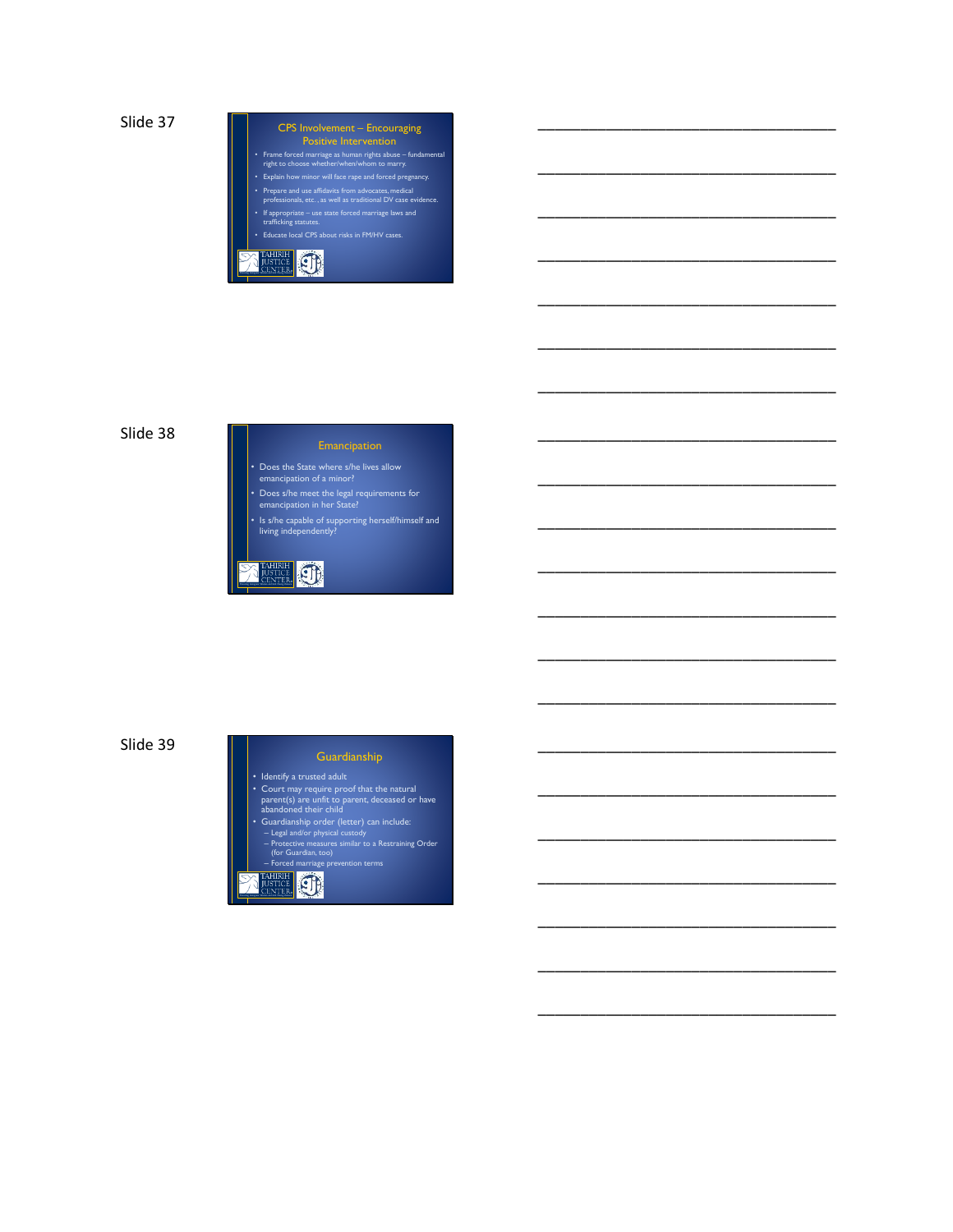# **Protection Contract Contract Contract Contract Protection Contract Protection Contract Contract Protection Contract Protection Contract Protection Contract Protection Contract Protection Contract Protection Contract Prote** International Parental Kidnapping Crime Act (IPKCA) • Provides for federal criminal liability (a fine and/or up to 3 years imprisonment) for any parent who: - "...removes a child from the U.S., or attempts to<br>do so, or retains a child (who has been in the<br>U.S.) outside the U.S. with intent to obstruct the<br>lawful exercise of parental rights..."<br>- IPKCA may apply once minor is a

\_\_\_\_\_\_\_\_\_\_\_\_\_\_\_\_\_\_\_\_\_\_\_\_\_\_\_\_\_\_\_\_\_\_\_

\_\_\_\_\_\_\_\_\_\_\_\_\_\_\_\_\_\_\_\_\_\_\_\_\_\_\_\_\_\_\_\_\_\_\_

\_\_\_\_\_\_\_\_\_\_\_\_\_\_\_\_\_\_\_\_\_\_\_\_\_\_\_\_\_\_\_\_\_\_\_

\_\_\_\_\_\_\_\_\_\_\_\_\_\_\_\_\_\_\_\_\_\_\_\_\_\_\_\_\_\_\_\_\_\_\_

\_\_\_\_\_\_\_\_\_\_\_\_\_\_\_\_\_\_\_\_\_\_\_\_\_\_\_\_\_\_\_\_\_\_\_

\_\_\_\_\_\_\_\_\_\_\_\_\_\_\_\_\_\_\_\_\_\_\_\_\_\_\_\_\_\_\_\_\_\_\_

\_\_\_\_\_\_\_\_\_\_\_\_\_\_\_\_\_\_\_\_\_\_\_\_\_\_\_\_\_\_\_\_\_\_\_

\_\_\_\_\_\_\_\_\_\_\_\_\_\_\_\_\_\_\_\_\_\_\_\_\_\_\_\_\_\_\_\_\_\_\_

\_\_\_\_\_\_\_\_\_\_\_\_\_\_\_\_\_\_\_\_\_\_\_\_\_\_\_\_\_\_\_\_\_\_\_

\_\_\_\_\_\_\_\_\_\_\_\_\_\_\_\_\_\_\_\_\_\_\_\_\_\_\_\_\_\_\_\_\_\_\_

\_\_\_\_\_\_\_\_\_\_\_\_\_\_\_\_\_\_\_\_\_\_\_\_\_\_\_\_\_\_\_\_\_\_\_

\_\_\_\_\_\_\_\_\_\_\_\_\_\_\_\_\_\_\_\_\_\_\_\_\_\_\_\_\_\_\_\_\_\_\_

\_\_\_\_\_\_\_\_\_\_\_\_\_\_\_\_\_\_\_\_\_\_\_\_\_\_\_\_\_\_\_\_\_\_\_

\_\_\_\_\_\_\_\_\_\_\_\_\_\_\_\_\_\_\_\_\_\_\_\_\_\_\_\_\_\_\_\_\_\_\_

\_\_\_\_\_\_\_\_\_\_\_\_\_\_\_\_\_\_\_\_\_\_\_\_\_\_\_\_\_\_\_\_\_\_\_

\_\_\_\_\_\_\_\_\_\_\_\_\_\_\_\_\_\_\_\_\_\_\_\_\_\_\_\_\_\_\_\_\_\_\_

\_\_\_\_\_\_\_\_\_\_\_\_\_\_\_\_\_\_\_\_\_\_\_\_\_\_\_\_\_\_\_\_\_\_\_

\_\_\_\_\_\_\_\_\_\_\_\_\_\_\_\_\_\_\_\_\_\_\_\_\_\_\_\_\_\_\_\_\_\_\_

\_\_\_\_\_\_\_\_\_\_\_\_\_\_\_\_\_\_\_\_\_\_\_\_\_\_\_\_\_\_\_\_\_\_\_

\_\_\_\_\_\_\_\_\_\_\_\_\_\_\_\_\_\_\_\_\_\_\_\_\_\_\_\_\_\_\_\_\_\_\_

\_\_\_\_\_\_\_\_\_\_\_\_\_\_\_\_\_\_\_\_\_\_\_\_\_\_\_\_\_\_\_\_\_\_\_

# Slide 41